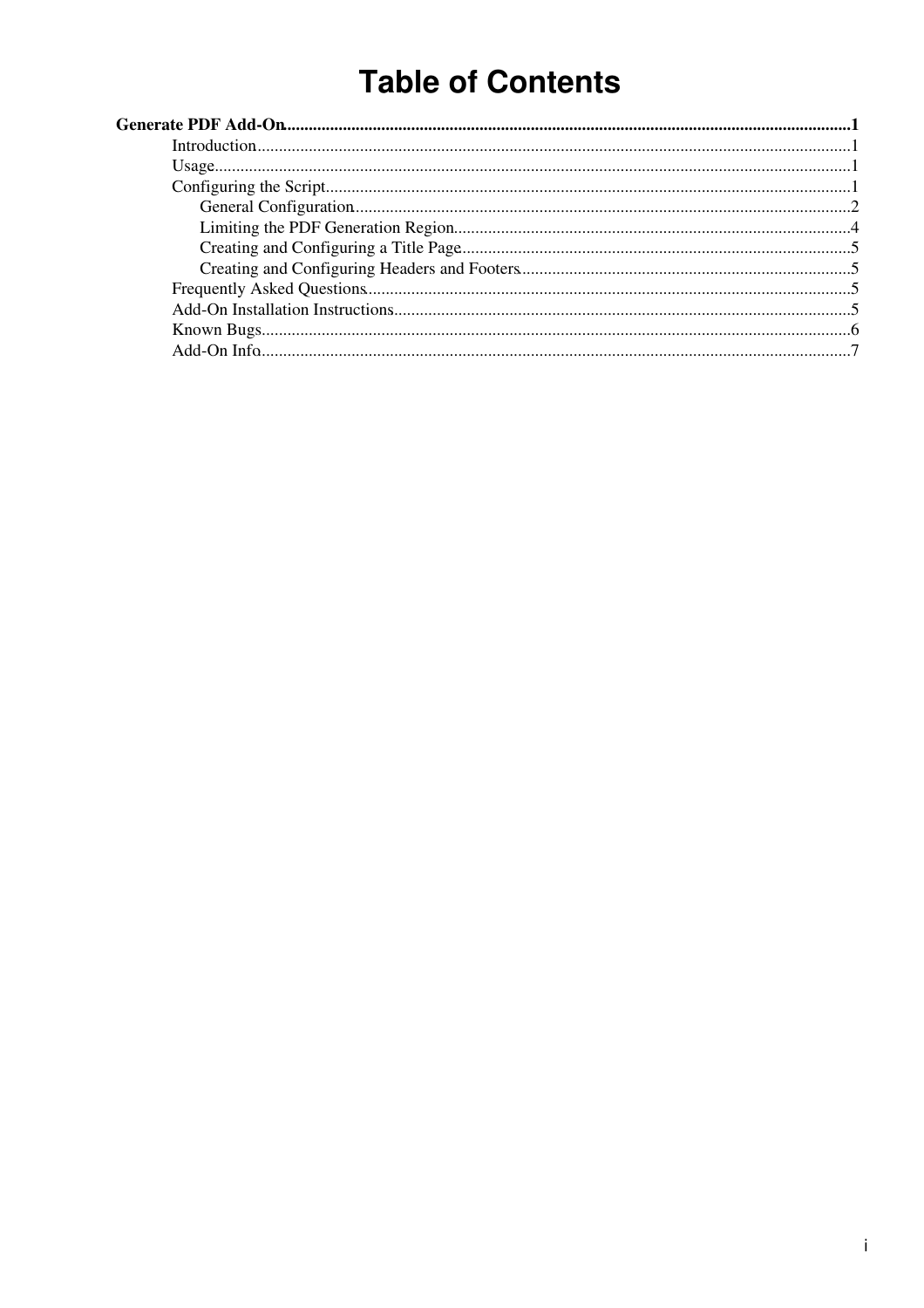# <span id="page-1-0"></span>**Generate PDF Add-On**

Generate a PDF file from a single TWiki page

## <span id="page-1-1"></span>**Introduction**

This is a substantial re-write of the TWiki:Codev.PrintUsingPDF $\mathbb{F}^{\alpha}$  pdf script. It essentially accomplishes the same goal but with more integration with TWiki (e.g. use of TWiki variables for configuration and the TWiki rendering methods instead of using a hacked version of the TWiki::view for generating HTML) as well as more modular code structure (i.e. most of the logic is moved to a perl package).

We began using the [TWiki:Codev.PrintUsingPDF](http://twiki.org/cgi-bin/view/Codev/PrintUsingPDF) $\Phi$  pdf script to publish pages but found it somewhat TWiki unfriendly (no offense to the authors as it's a great idea). This version allows most of the script configuration (such as page size, table of contents, etc.) via preference variables in TWiki. It also allows header, footer, and title page configuration via TWiki topics.

### <span id="page-1-2"></span>**Usage**

• The simplest way to activate PDF printing, is to add genpdf to front of the SKIN setting. This will replace the [PatternSkin](http://charma.uprm.edu/twiki/bin/view/TWiki/PatternSkin) 'Print Version' action with 'Generate PDF' e.g.

```
 * Set SKIN = genpdf,pattern
```
- Like the TWiki: Codev. Print Using PDF<sup> $\alpha$ </sup> pdf script, a page can be published by substituting genpdf for view in the topic URL.
- To make it even easier for novice TWiki users to use, we added a link (like edit and attach) to our view.tmpl to publish the current page (using the current topic as the document title). The line we added to our template is:

<a href="%SCRIPTURLPATH{genpdf}%/%WEB%/%TOPIC%?pdftitle=%TOPIC%">PDF</a>

• You may also choose to replace the Printable (?skin=print) targets in your favourite skin with

[[%SCRIPTURL{genpdf}%/%WEB%/%TOPIC%][Printable]]

You can generate a PDF document containing all of the descendents of the base topic as separate • chapters. For example, if you create a ParentTopic, then create FirstChild and SecondChild with ParentTopic as their parent topic, then create GrandChildOne with FirstChild as its parent (and so on), you get a tree like this:

```
ParentTopic
    - FirstChild
       - GrandChildOne
       - GrandChildTwo
    - SecondChild
       - GrandChildThree
```
If you add '?pdfrecursive=on' to the URL, all of the topics will be rolled into the PDF.

• You can generate a PDF of a specified revision of a topic by using the rev URL parameter. For example, if you add '? $rev=2$ ' to the URL, revision 2 of the topic rather than the latest revision is rendered into PDF.

### <span id="page-1-3"></span>**Configuring the Script**

The script can be configured either via URL parameters or web preference variables. URL parameters have precedence over web preference variables. If neither of these are present, the script will use hard-coded default variables. The general script configuration variables are explained in the next section while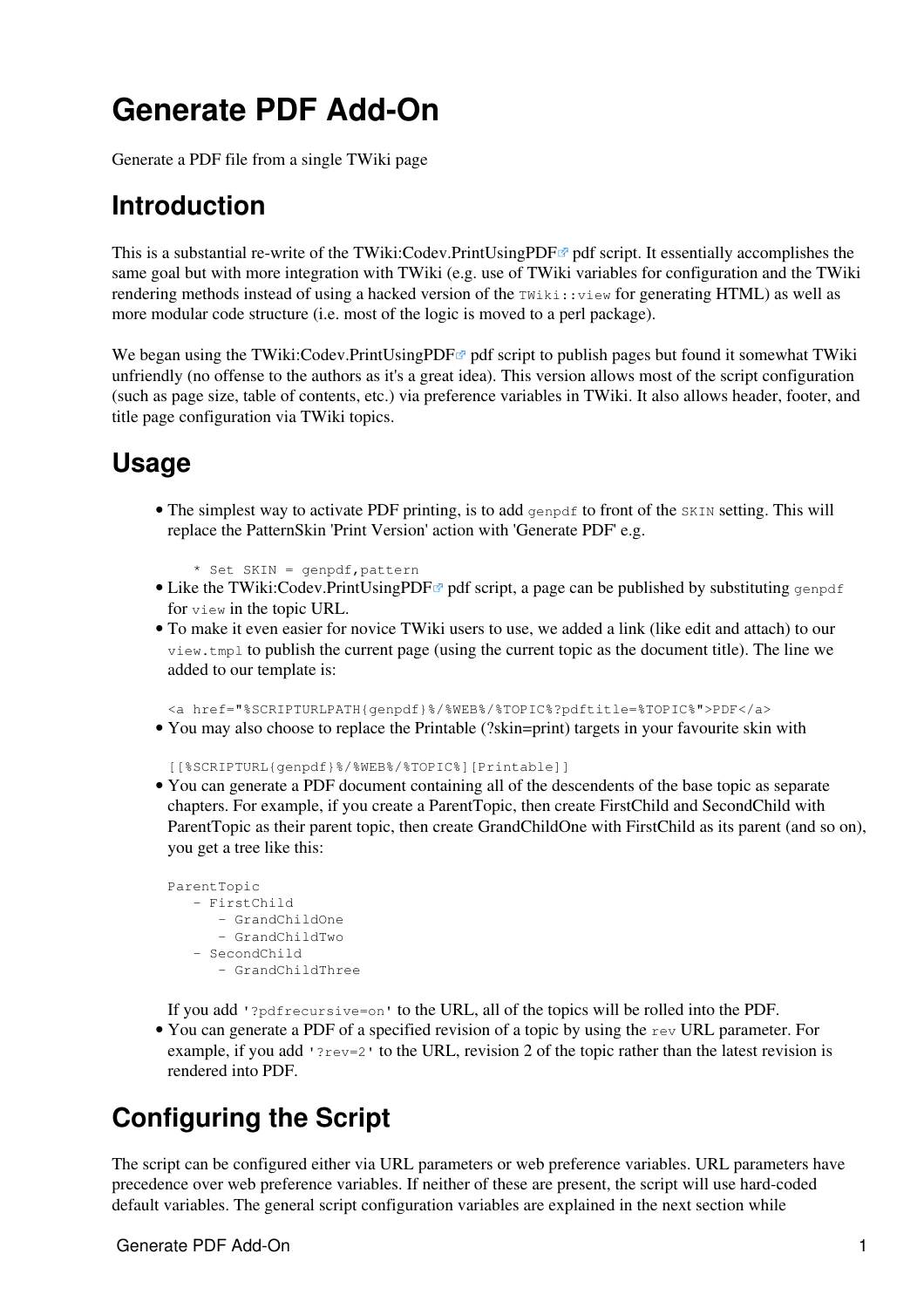header/footer and title page configuration are explained in subsequent sections.

### <span id="page-2-0"></span>**General Configuration**

The following table shows the various configuration variables and their meaning. The first column gives the variable to use if passed in the URL. The second column shows the variable to use if using a TWiki preference variable (i.e. Set VARIABLE = ). The third column gives the default value if neither the URL nor TWiki preference variable is used. Note that URL variables have precedence over TWiki preference variables. For a more detailed description of the HTMLDOC related variables, see the HTMLDOC documentation at <http://www.htmldoc.org>  $\mathbb{Z}$ .

| <b>URL Variable</b> | <b>Twiki Preference Variable</b> | <b>Default Value</b> |                        |
|---------------------|----------------------------------|----------------------|------------------------|
| pdfbanner           | GENPDFADDON_BANNER               |                      | Foobar Documental      |
| pdftitle            | GENPDFADDON_TITLE                |                      | <b>Writing Foobars</b> |
| pdfsubtitle         | <b>GENPDFADDON_SUBTITLE</b>      |                      | A short guide to cre   |
| pdfheadertopic      | GENPDFADDON_HEADERTOPIC          |                      | GenPDFHeaderFoc        |
| pdftitletopic       | GENPDFADDON_TITLETOPIC           |                      | GenPDFTitleTopic       |
| skin                | GENPDFADDON_SKIN                 | pattern              | nat                    |
| cover               | <b>GENPDFADDON_COVER</b>         | print                | print.nat              |
| pdfrecursive        | GENPDFADDON_RECURSIVE            | undef                | on                     |
| pdfformat           | GENPDFADDON_FORMAT               | pdf14                | pdf12                  |
| pdftoclevels        | GENPDFADDON_TOCLEVELS            | $\mathsf S$          | 3                      |
| pdfpagesize         | GENPDFADDON_PAGESIZE             | a <sub>4</sub>       | letter                 |
| pdforientation      | GENPDFADDON_ORIENTATION          | portrait             | landscape              |
| pdfwidth            | GENPDFADDON_WIDTH                | 860                  | 1060                   |
| pdfheadershift      | GENPDFADDON_HEADERSHIFT          | $\circ$              | $+3$                   |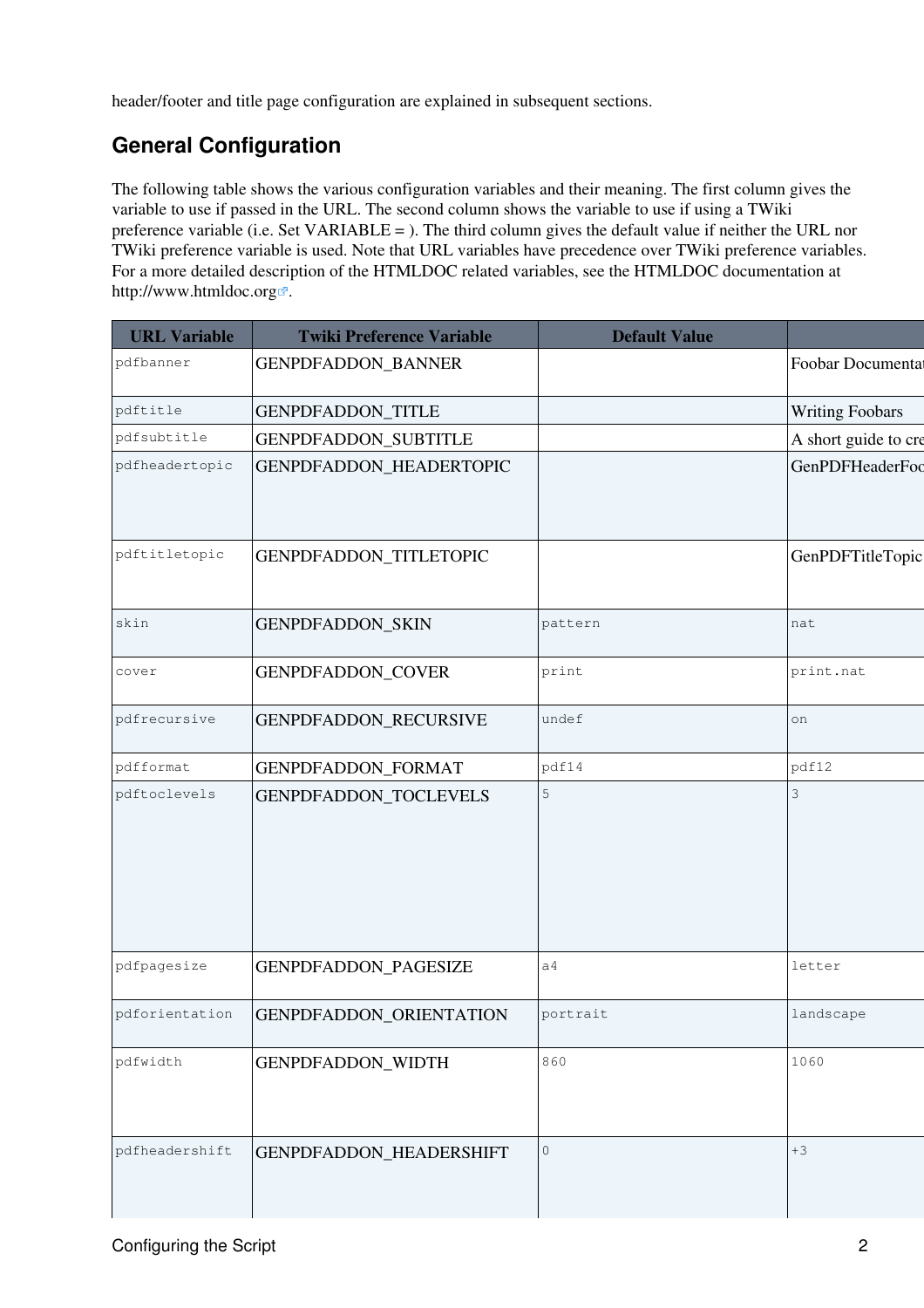| pdfkeywords     | GENPDFADDON_KEYWORDS     | %FORMFIELD{ "KeyWords" } %      | 'foo, bar, baz, zip' |
|-----------------|--------------------------|---------------------------------|----------------------|
| pdfsubject      | GENPDFADDON_SUBJECT      | %FORMFIELD{ "TopicHeadline" } % | 'Foobar document c   |
| pdftocheader    | GENPDFADDON_TOCHEADER    | $\cdots$                        | $1\ldots$            |
| pdftocfooter    | GENPDFADDON_TOCFOOTER    | $\ldots$ i                      | $\mathbf{.1}$ .      |
| pdfheader       | GENPDFADDON_HEADER       |                                 | .1.                  |
| pdffooter       | GENPDFADDON_FOOTER       |                                 | .1.                  |
| pdfheadfootfont | GENPDFADDON_HEADFOOTFONT |                                 | Helvetica-Bold       |
| pdfheadfootsize | GENPDFADDON_HEADFOOTSIZE |                                 | 12                   |
| pdfbodyimage    | GENPDFADDON_BODYIMAGE    |                                 | http://my.server.cor |
| pdflogoimage    | GENPDFADDON_LOGOIMAGE    |                                 | http://my.server.cor |
| pdfnumberedtoc  | GENPDFADDON_NUMBEREDTOC  | undef                           | True                 |
| pdfduplex       | GENPDFADDON_DUPLEX       | undef                           | True                 |
| pdfpermissions  | GENPDFADDON_PERMISSIONS  | undef                           | print, no-copy       |
| pdfmargins      | GENPDFADDON_MARGINS      | undef                           | top:0.5in, bottom    |
| pdfbodycolor    | GENPDFADDON_BODYCOLOR    | undef                           | #CCff99              |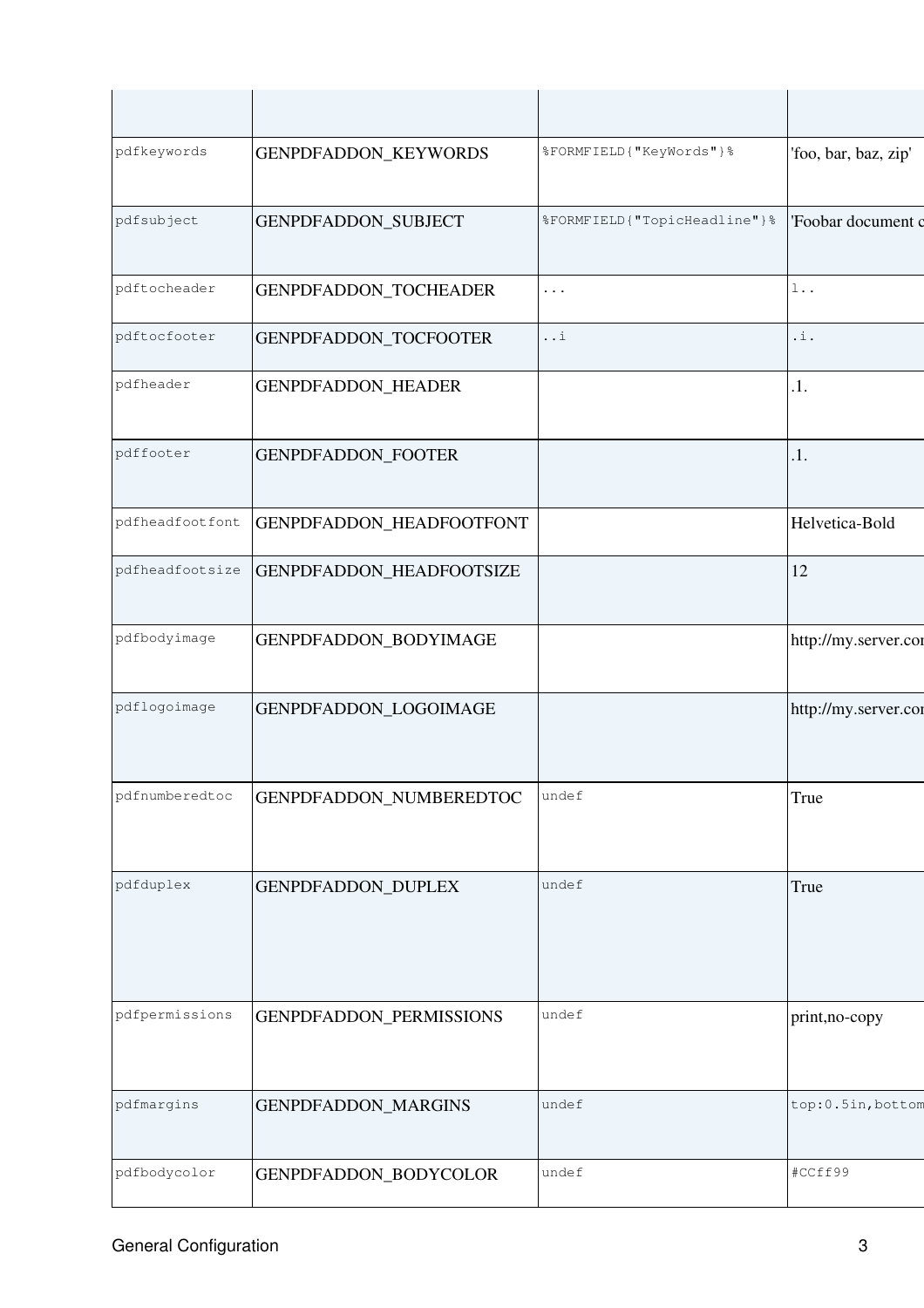| pdfstruct | GENPDFADDON_STRUCT | book | webpage |
|-----------|--------------------|------|---------|
|           |                    |      |         |
|           |                    |      |         |
|           |                    |      |         |
|           |                    |      |         |
|           |                    |      |         |

If using TWiki preference variables, copy them to the appropriate web preferences page.

- Settings for the GenPDFAddOn Plugin
	- ♦ #Set GENPDFADDON\_BANNER =
	- ♦ #Set GENPDFADDON\_TITLE =
	- ♦ #Set GENPDFADDON\_SUBTITLE =
	- ♦ #Set GENPDFADDON\_HEADERTOPIC =
	- ◆ #Set GENPDFADDON\_TITLETOPIC =
	- ♦ #Set GENPDFADDON\_SKIN =
	- ♦ #Set GENPDFADDON\_COVER =
	- ♦ #Set GENPDFADDON\_RECURSIVE =
	- ♦ #Set GENPDFADDON\_FORMAT =
	- ♦ #Set GENPDFADDON\_TOCLEVELS =
	- ♦ #Set GENPDFADDON\_PAGESIZE =
	- ♦ #Set GENPDFADDON\_ORIENTATION =
	- $\triangleq$  #Set GENPDFADDON\_WIDTH =
	- ♦ #Set GENPDFADDON\_HEADERSHIFT =
	- $\triangle$  #Set GENPDFADDON KEYWORDS =
	- ♦ #Set GENPDFADDON\_SUBJECT =
	- ♦ #Set GENPDFADDON\_TOCHEADER =
	- ♦ #Set GENPDFADDON\_TOCFOOTER =
	- ♦ #Set GENPDFADDON\_HEADER =
	- ♦ #Set GENPDFADDON\_FOOTER =
	- ♦ #Set GENPDFADDON\_HEADFOOTFONT =
	- ♦ #Set GENPDFADDON\_HEADFOOTSIZE =
	- $\triangle$  #Set GENPDFADDON\_BODYIMAGE =
	- ♦ #Set GENPDFADDON\_LOGOIMAGE =
	- $\triangle$  #Set GENPDFADDON\_NUMBEREDTOC =
	- ♦ #Set GENPDFADDON\_DUPLEX =
	- ♦ #Set GENPDFADDON\_PERMISSIONS =
	- $\triangleq$  #Set GENPDFADDON MARGINS =
	- ◆ #Set GENPDFADDON\_BODYCOLOR =
	- ♦ #Set GENPDFADDON\_STRUCT =

#### <span id="page-4-0"></span>**Limiting the PDF Generation Region**

The add-on allows the user to define the region of the topic that should be included in the PDF generation (much like the TWiki %STARTINCLUDE% and %STOPINCLUDE% variables. In this case, HTML comments are used instead. Everything between these two comments will be included in the PDF generation. The rest of topic will be excluded.

- Use <!-- PDFSTART --> to mark the starting point in the topic for PDF generation.
- Use  $\leq$  1-- PDFSTOP --> to mark the stopping point in the topic for PDF generation.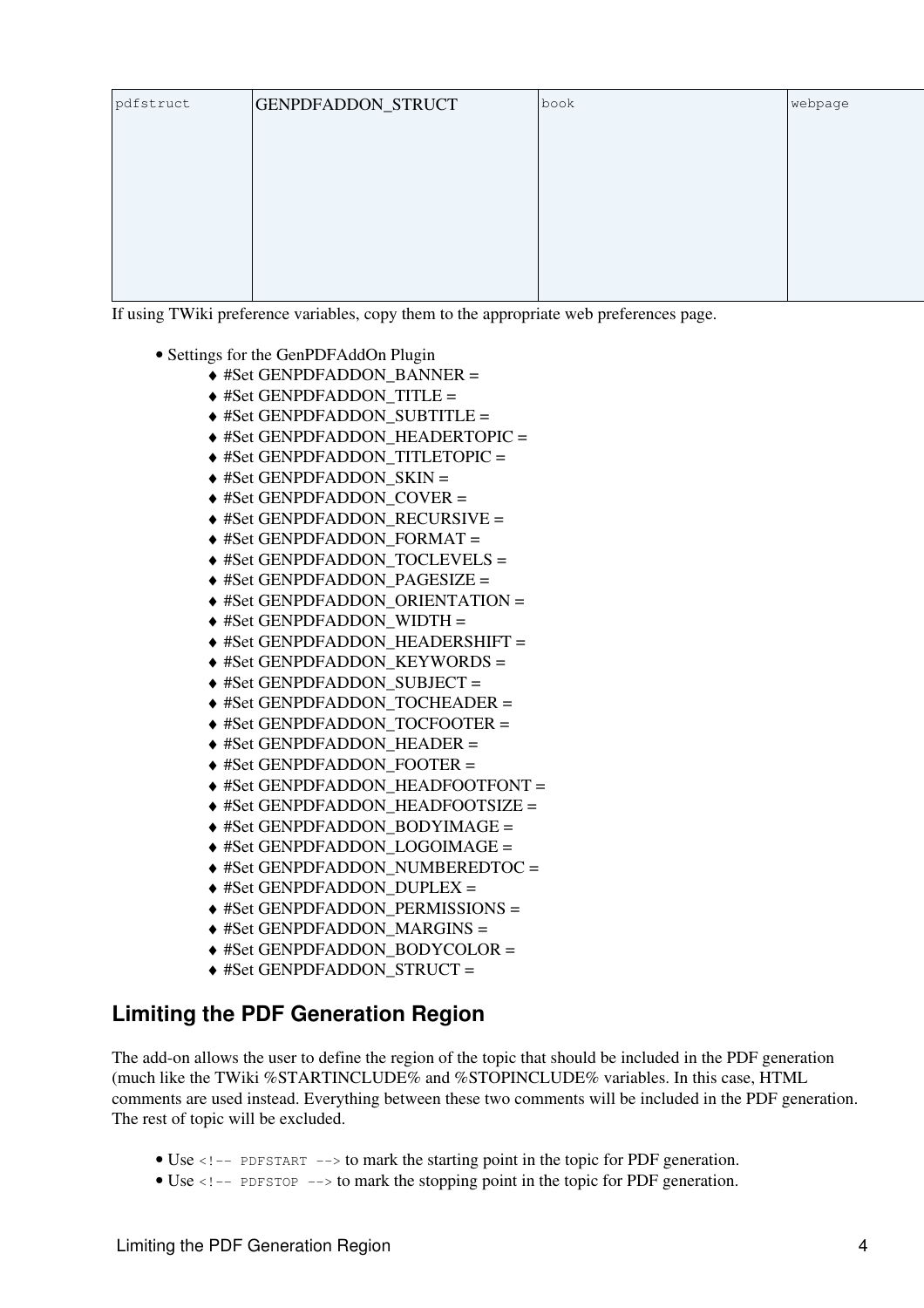Note that there can be multiple PDFSTART and PDFSTOP comment pairs in a single topic to selectively include/exclude multiple sections of the topic in the PDF document. (If you view this page in  $raw$  mode or edit it, you'll see an example of multiple PDFSTART/PDFSTOP sections to exclude the TWiki table of contents). If no PDFSTART/PDFSTOP comment pair appears in the topic, the entire topic text is used. In general, this should not be a problem except for title topics that include forms as the form meta-data will show up in a fairly illegible manner at the end of the document. Therefore, for topics that reference forms, a PDFSTART comment should be placed at the beginning of the topic and a PDFSTOP should be placed at the end.

*NOTE:* all %META: tags are removed from the base topic. If you want to display form data, you should add %FORMFIELD{"field"}% tags to the topic or title topic.

### <span id="page-5-0"></span>**Creating and Configuring a Title Page**

The add-on allows the user to use a topic as a title page for PDF generation. Earlier versions of the add-on required that the title page be expressed using pure HTML as the title page topic was not TWiki rendered. The latest version of add-on, however, does full TWiki rendering of the title topic page like any other TWiki topic. In addition, the following variables can be passed with the URL to override their settings elsewhere (e.g. in the web preferences or TWiki preferences pages).

Also note that the PDFSTART and PDFSTOP HTML comments should be placed at the beginning and end of title topic. An example title page can be found at [GenPDFExampleTitleTopic](http://charma.uprm.edu/twiki/bin/view/TWiki/GenPDFExampleTitleTopic).

#### <span id="page-5-1"></span>**Creating and Configuring Headers and Footers**

The add-on also allows the user to configure header and footer formats for both the main section of the document and the table of contents. Configuring the main header and footer is much like configuring a title page. You can select a TWiki topic to use for the header and footer. Remember to wrap the HTML comments that HTMLDOC uses for the header and footer between <!-- PDFSTART --> and <!-- PDFSTOP --> tags. The add-on will perform TWiki common variable substition within the HTMLDOC header/footer HTML comments. This will allow TWiki variables (such as %REVINFO{web="%WEB%" topic="%BASETOPIC%"}%) to be embedded in the headers and footers.

See the HTMLDOC documentation at <http://www.htmldoc.org>  $\sigma$  for details of the format of the header and footers. In addition, the genpdf script will perform variable substition for the %GENPDFADDON \_BANNER%, %GENPDFADDON \_TITLE%, and %GENPDFADDON \_SUBTITLE% variables as it does for the title page. Finally, the PDFSTART and PDFSTOP HTML comments should be placed at the beginning and end of header/footer topic. An example header/footer page can be found at [GenPDFExampleHeaderFooterTopic.](http://charma.uprm.edu/twiki/bin/view/TWiki/GenPDFExampleHeaderFooterTopic)

## <span id="page-5-2"></span>**Frequently Asked Questions**

#### **How do I stop the table of contents from being generated?**

For some topics, like User topics, it doesn't make any sense to have a table of contents generated so add 'pdftoclevels=0' as a URL parameter.

#### **When I do a recursive PDF of WebHome it doesn't include all topics**

That's because some topics distributed with TWiki don't have a parent association. If you *really* want to include every topic in the web, you should reparent them all with WebHome as the parent.

## <span id="page-5-3"></span>**Add-On Installation Instructions**

*Note:* You do not need to install anything on the browser to use this add-on. The following instructions are for the administrator who installs the add-on on the server where TWiki is running.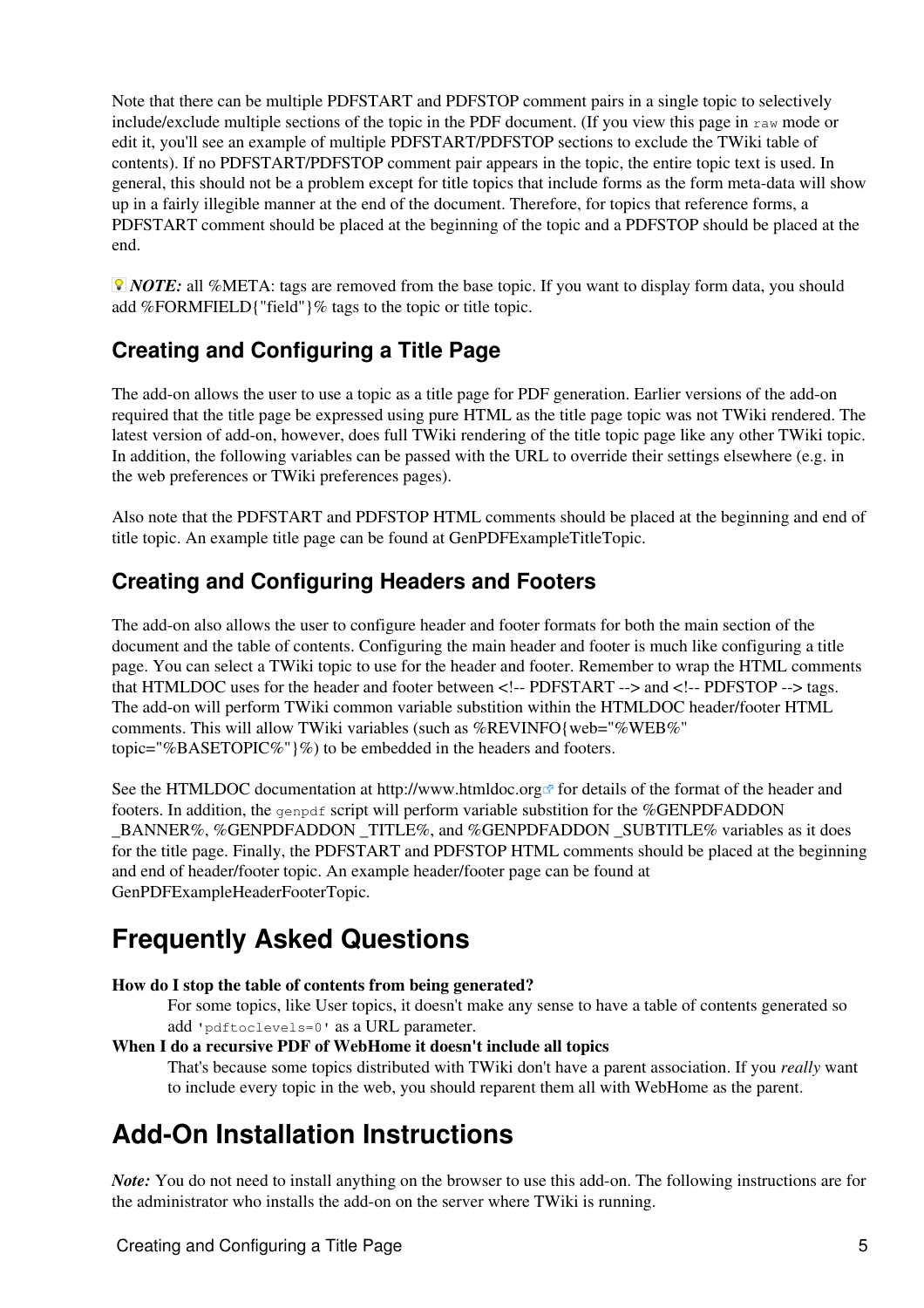- Install htmldoc from http://www.htmldoc.org/<sup>2</sup> (optionally use the patch in the Addon's zip file for headers on every page)
- Download the ZIP file from the Add-on Home (see below)
- Unzip **GenPDFAddOn.zip** in your twiki installation directory. Content: •

| <b>File:</b>                                  | <b>Description:</b>             |
|-----------------------------------------------|---------------------------------|
| data/TWiki/GenPDFAddOn.txt                    | Add-on topic                    |
| data/TWiki/GenPDFAddOnDemo.txt                | Example topic                   |
| data/TWiki/GenPDFExampleTitleTopic.txt        | Example title topic             |
| data/TWiki/GenPDFExampleHeaderFooterTopic.txt | Example header and footer topic |
| bin/genpdf                                    | Add-on script                   |
| lib/TWiki/Contrib/GenPDFAddOn.pm              | Add-on perl package             |
| lib/TWiki/Contrib/GenPDFAddOn/Config.spec     |                                 |
| templates/view.genpdf.tmpl                    |                                 |

- Adjust the script ownership to match your webserver configuration (e.g. chown nobody genpdf) if needed.
- Make sure the script is executable (e.g chmod 755 genpdf).
- **Adjust the perl path in the genpdf script to match your perl installation location.**
- **ABEFORE TWiki-4 Add the variable** \$htmldocCmd = "/path/to/htmldoc"; to your lib/TWiki.cfg file so TWiki can find the location of the htmldoc executable. Look for \$fgrepCmd.
- **A TWiki-4 and later Configure the**  $\text{swiki:} \text{cfg} \text{Extensions}$  {GenPDFAddOn}{htmldocCmd} = "/path/to/htmldoc"; using configure (in the Extensions section)
- *V* Copy the preferences from above and paste them into [TWikiPreferences,](http://charma.uprm.edu/twiki/bin/view/Main/TWikiPreferences) or the WebPreferences topic for a single web.
- Test if the installation was successful:
	- ♦ Try loading [this page](http://charma.uprm.edu/twiki/bin/genpdf/TWiki/GenPDFAddOn)
	- If it doesn't work, check your webserver logs for any problems. The most common issue is ♦ probably an htmldoc installation problem.

### <span id="page-6-0"></span>**Known Bugs**

- **Verbatim text runs off the page.** This is a limitation of HTMLDOC. Preformatted text may run off the edge of the page and be truncated.
- **HTMLDOC crashes with segmentation faults.** Eg it fails to generate [TWikiDocumentation](http://charma.uprm.edu/twiki/bin/view/TWiki/TWikiDocumentation). I managed to get it to work a few times, but it generally fails. The error returned is Conversion failed: 'Inappropriate ioctl for device' at /var/www/twiki/lib/TWiki/Contrib/GenPDFAddOn.pm line XXX
- Some pages don't have a header. HTMLDOC breaks the page for every level 1 heading (Eg. <h1>) but it doesn't write a header for the new page, so topics with lots of level 1 headings and not much content don't seem to have any headers. Therefore I patched htmldoc-1.8.24 to force a header for every new page:

```
*** htmldoc-1.8.24/htmldoc/ps-pdf.cxx Sat Oct 30 05:53:59 2004
--- htmldoc-1.8.24/htmldoc/ps-pdf_force_header.cxx
***************
*** 1465,1471 ****
      pspdf_prepare_heading(page, print_page, pages[page].header, top,
                         page_text, sizeof(page_text),
! page > chapter_starts[chapter] ||
                           OutputType != OUTPUT BOOK);
      pspdf_prepare_heading(page, print_page, pages[page].footer, 0,
                          page_text, sizeof(page_text));
--- 1465, 1472 --- pspdf_prepare_heading(page, print_page, pages[page].header, top,
```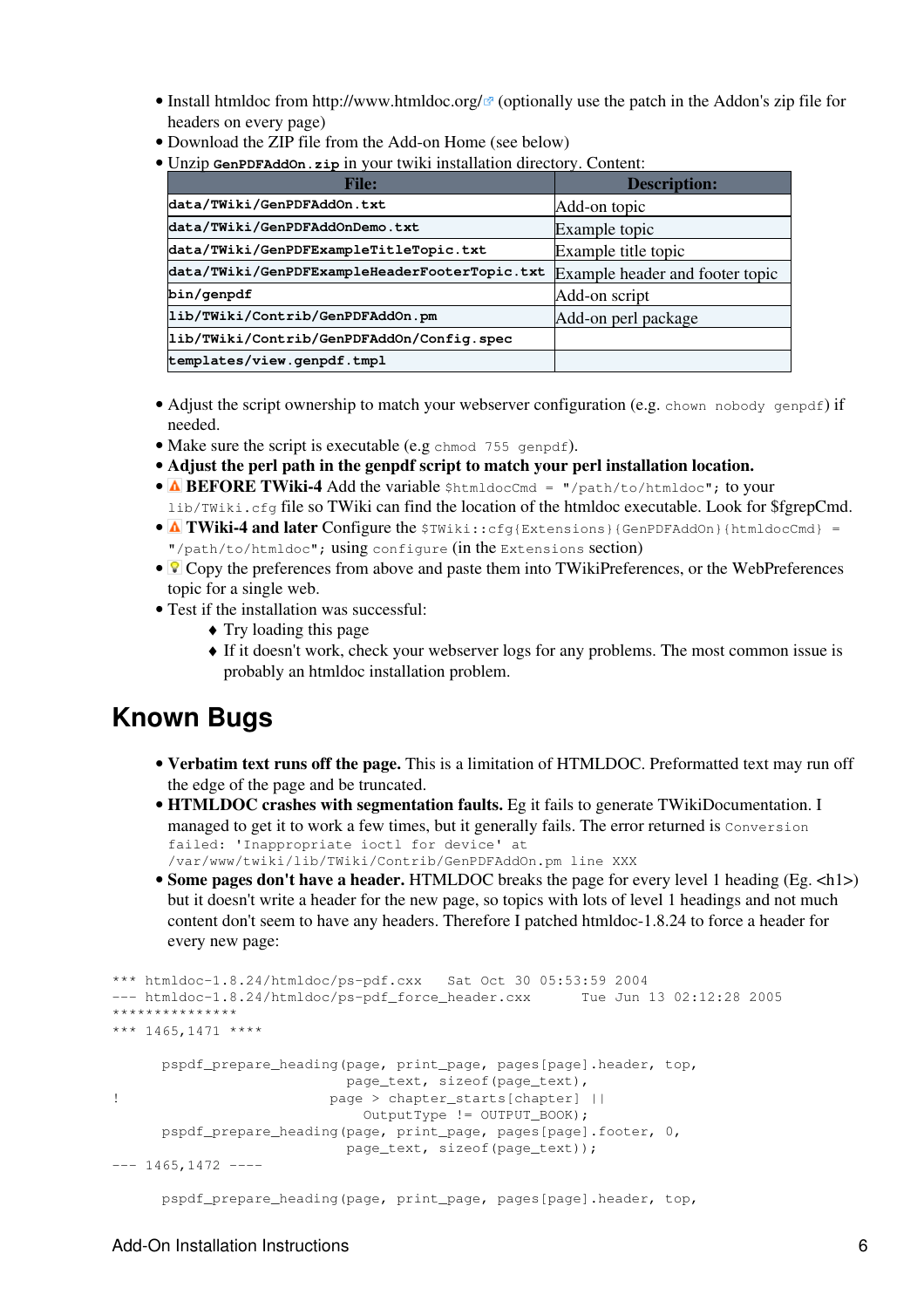```
 page_text, sizeof(page_text),
! /* <br>
page > chapter_starts[chapter] || */<br>
1 || /* force heading onto chapter f
                            1 || /* force heading onto chapter front page */
                                  OutputType != OUTPUT_BOOK);
       pspdf_prepare_heading(page, print_page, pages[page].footer, 0,
                               page_text, sizeof(page_text));
```
## <span id="page-7-0"></span>**Add-On Info**

• Set SHORTDESCRIPTION = Generate a PDF file from a single TWiki page

|                                 | Add-on Author: TWiki: Main/Brian Spinar <sup>®</sup> , TWiki: Main/Wade Turland <sup>®</sup>                                                                                                  |
|---------------------------------|-----------------------------------------------------------------------------------------------------------------------------------------------------------------------------------------------|
|                                 | Copyright: © 2005-2006 TWiki: Main. Brian Spinar                                                                                                                                              |
|                                 | 2008 TWiki:Main.SvenDowideit <sup>ra</sup>                                                                                                                                                    |
|                                 | © 2007-2014 TWiki:Main.TWikiContributors                                                                                                                                                      |
|                                 | License: GPL (GNU General Public License                                                                                                                                                      |
| Add-on Version: 2014-01-08      |                                                                                                                                                                                               |
| Change History:                 |                                                                                                                                                                                               |
|                                 | 2014-01-08: TWikibug: Item 7405 <sup><math>\alpha</math></sup> : the genpdf script ignores the rev= URL parameter --<br>TWiki:Main.HideyoImazu                                                |
|                                 | 2013-10-10: TWikibug: Item 7361 <sup><math>\sigma</math></sup> : GenPDFAddOn fails with pdfrecursive=on URL parameter --<br>TWiki:Main.HideyoImazu                                            |
|                                 | 2012-12-12: TWikibug: Item 7083 <sup>7</sup> : GenPDFAddOn throws exception "Not a GLOB reference" at<br>FCGI.pm line 125 -- TWiki:Main.YaojunFei                                             |
|                                 | 2012-12-12: TWikibug: Item 7082 <sup><math>\sigma</math></sup> : GenPDFAddOn doesn't work when HTML source doesn't have an<br>"h1" tag. -- TWiki:Main.YaojunFei                               |
|                                 | 2011-01-24: TWikibug: Item 6638 <sup>®</sup> : Fix for TWiki-5.0; doc improvements; changing TWIKIWEB to<br>SYSTEMWEB -- TWiki:Main.PeterThoeny&                                              |
|                                 | 02 Jul 2008 added support for VIEW_TEMPLATE and COVER; fixed rendering of anchor and img tags;<br>added pdfstruct parameter to print unstructured webpages as well;<br>TWiki:Main.MichaelDaum |
|                                 | 25 Jun 2008 added template activation and Configure script spec file TWiki: Main. SvenDowideit                                                                                                |
|                                 | 25 Jun 2008 security and TWiki 4.2 fixes TWiki: Main. SvenDowideit <sup>®</sup>                                                                                                               |
|                                 | 2 Nov 2007 Added new header and footer control (Bugs: Item 4916) and fixed generation of wrong<br>TWiki page (Bugs: Item 4915)                                                                |
|                                 | 23 Oct 2007 Fixed Bugs: Item 4452 & Bugs: Item 4885, compatibility with Perl 5.6 and missing images<br>with SSL certificates                                                                  |
|                                 | 31 Aug 2007 Fixed Bugs: Item 4530, improper rendering of lists                                                                                                                                |
|                                 | 13196 Removed nop tags before sending to htmldoc, fixed Bugs: Item 3549                                                                                                                       |
|                                 | 11673 TWiki: Main/RickMach <sup>®</sup> updated MIME type to pdf from x-pdf, fixed bug preventing<br>disabling the TOC                                                                        |
|                                 | 9716 TWiki: Main/Crawford Currier added content-disposition header to files, so they download<br>using a sensible file name                                                                   |
|                                 | 9683 TWiki: Main/Crawford Currie <sup>r</sup> updated for TWiki-4                                                                                                                             |
| Version $0.6(28)$               |                                                                                                                                                                                               |
| Jun 2005)                       | • Less aggressive regex for removing twikiNewLink spans so it doesn't break when<br>using the TWiki: Plugins. Spaced Wiki Word Plugin                                                         |
|                                 | • <sup>•</sup> Added 'recursive' preference to include chapters for all descendents of the base                                                                                               |
|                                 | topic                                                                                                                                                                                         |
|                                 | • Use File::Spec->tmpdir to specify the default directory for temporary files                                                                                                                 |
| Version $0.5$ (16)<br>Jun 2005) | • Redirect to 'oops' URLs if permission denied or topic does not exist.                                                                                                                       |
|                                 |                                                                                                                                                                                               |